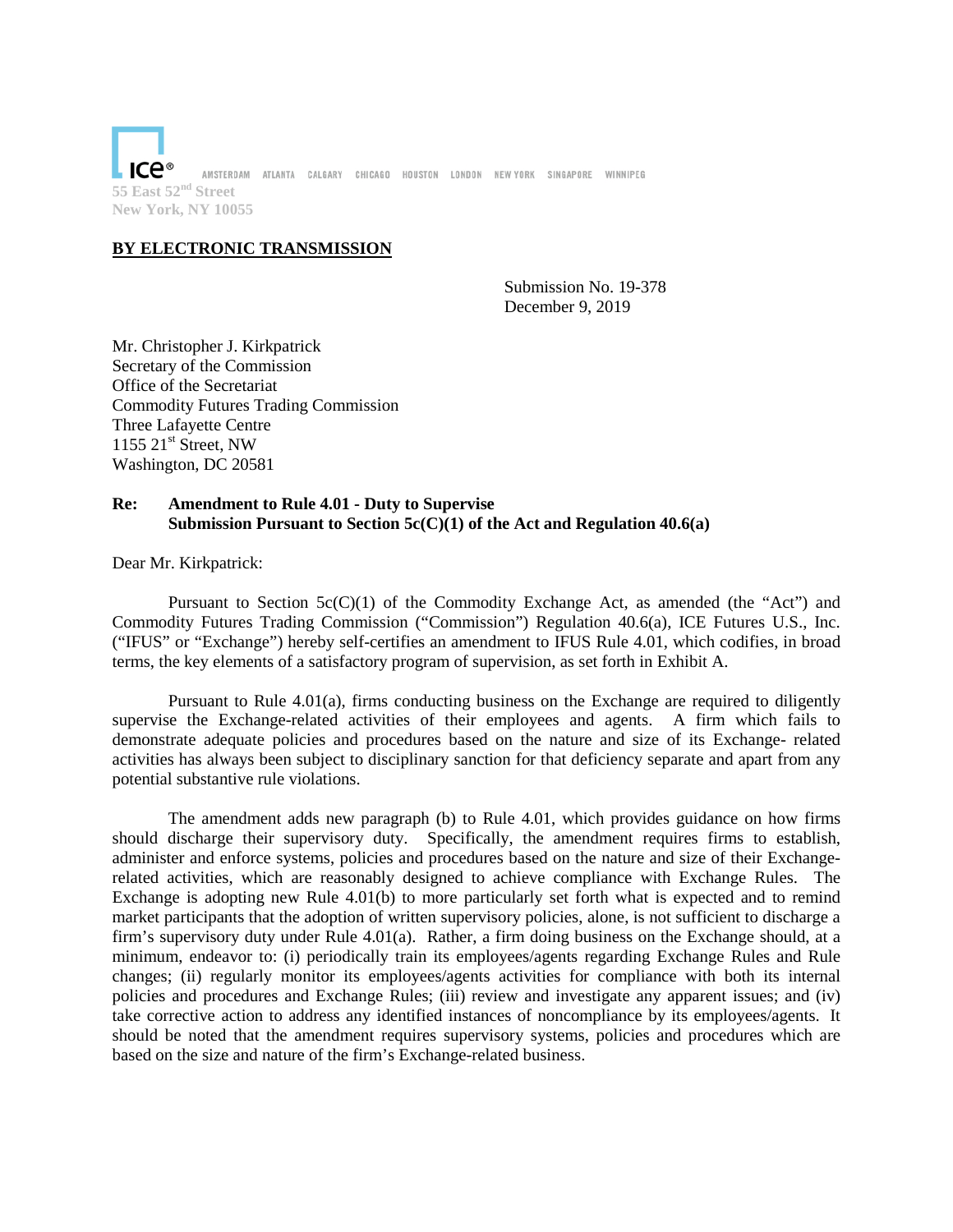The Exchange is not aware of any opposing views and certifies that the amendment to Rule 4.01, which will become effective on January 1, 2020, complies with the requirements of the Act and the rules and regulations promulgated thereunder. Specifically, the amendment complies with core principles 2 (Compliance with Rules) and 7 (Availability of Information). As stated above, the amendment is being implemented to ensure adequate supervisory procedures are in place to better ensure compliance with Exchange Rules in furtherance of core principle 2. In addition, the Exchange intends to issue an advisory announcing the amendment which will also be posted on the "Resources" page of our website in furtherance of core principle 7.

The Exchange further certifies that, concurrent with this filing, a copy of this submission was posted on the Exchange's website, which may be accessedat([https://www.theice.com/futures](https://www.theice.com/futures-us/regulation#rule-filings)[us/regulation#rule-filings\).](https://www.theice.com/futures-us/regulation#rule-filings)

If you have any questions or need further information, please contact me at 212-748-4021 or at [jason.fusco@theice.com.](mailto:jason.fusco@theice.com)

Sincerely,

Jason V. Fusco Assistant General Counsel Market Regulation

Enc.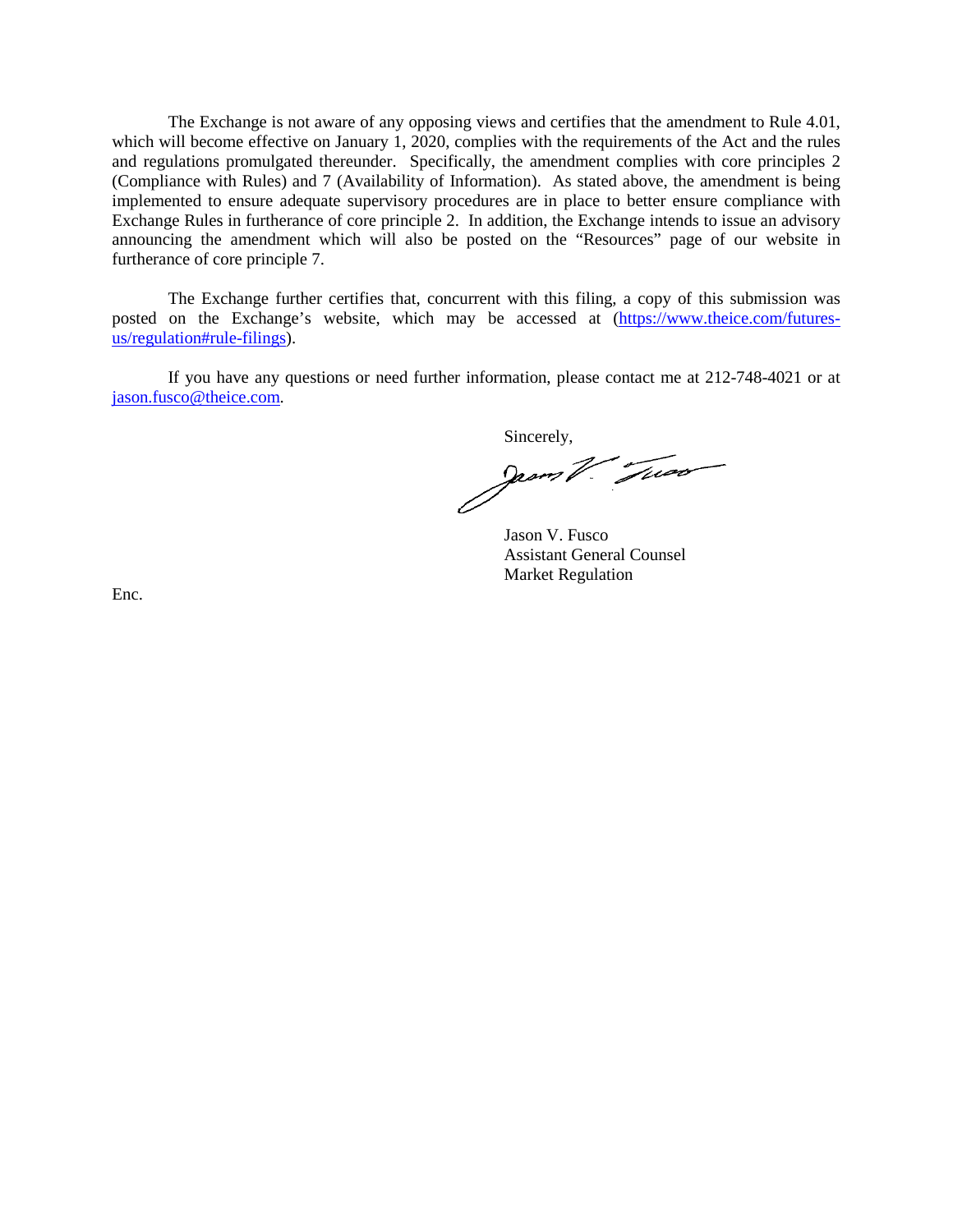### **Exhibit A**

## **Rule 4.01. Duty to Supervise**

(a) Every Person shall diligently supervise the Exchange-related activities of such Person's employees and agents. For purposes of this Rule, the term "agent" includes any Exchange-related activities associated with automated trading systems that generate, submit and/or cancel messages without human intervention. Every Person shall also be responsible for the acts and omissions of such employees and agents.

(b) Each Firm shall establish, administer and enforce supervisory systems, policies and procedures, based on the nature and size of its Exchange-related activities, which are reasonably designed to achieve compliance with Exchange Rules.

([b]c) Each Member and Member Firm which employs a Clerk must be present or have a Member who is either an associate of the Brokers Association or Member Firm that employs such Clerk present on the premises occupied by the Exchange at all times during which such Clerk is engaged in Exchangerelated activities.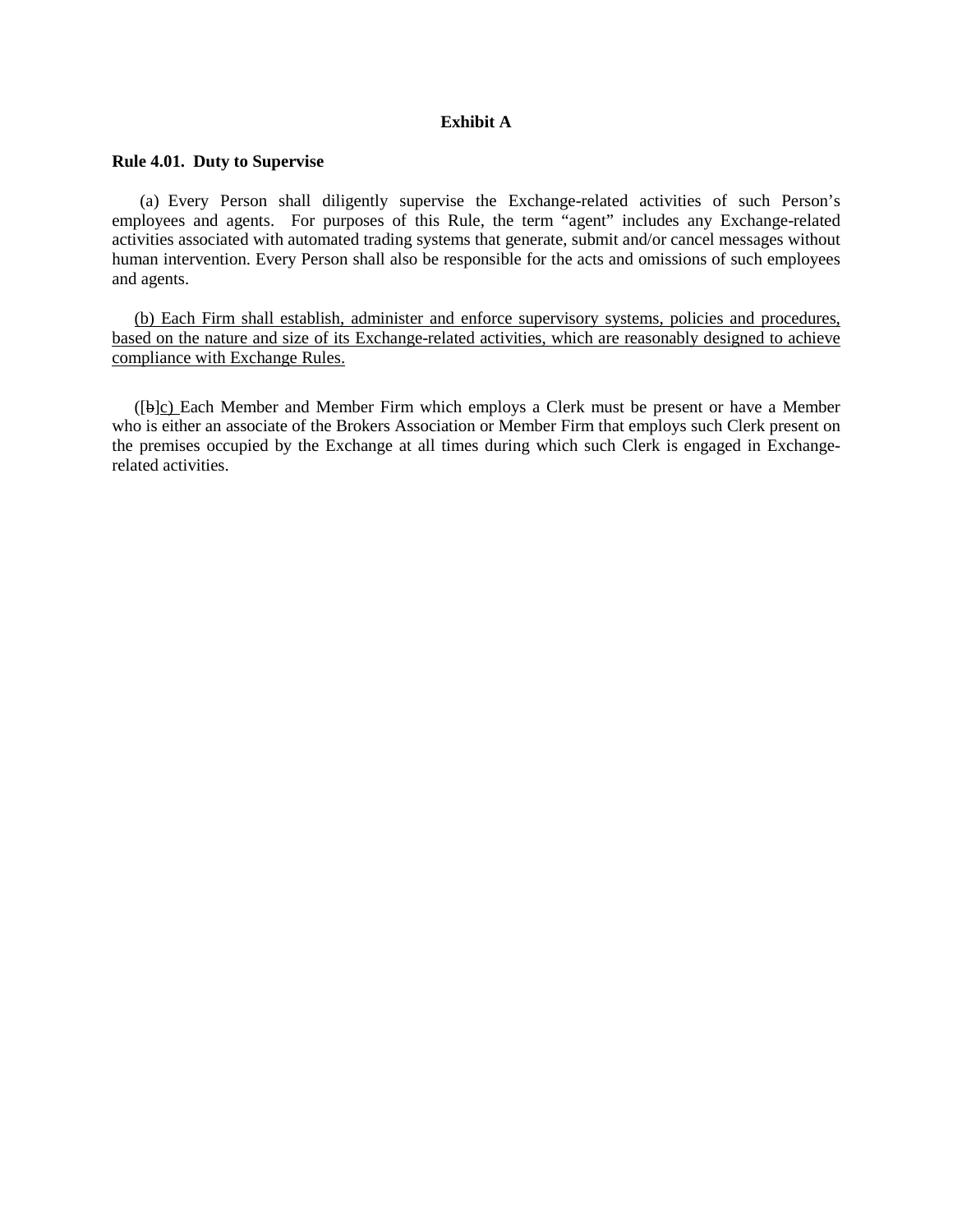# **EXHIBIT B**

DECEMBER 9, 2019



# **ADVISORY ON DUTY TO SUPERVISE- AMENDMENT TO RULE 4.01**

Effective on January [1](#page-3-0), 2020<sup>1</sup>[, ICE Futures U.S. \("IFUS" or "Exchange"\) is implementing an amendment](#page-3-0) to Rule 4.01 which specifies, in broad terms, the key elements of a satisfactory program of supervision. Firms conducting business on the Exchange have long been required to diligently supervise the Exchange-related activities of their employees and agents pursuant to IFUS Rule 4.01(a). A firm which fails to demonstrate adequate policies and procedures based on the nature and size of its Exchangerelated activities has always been subject to disciplinary sanction for that deficiency separate and apart from any potential substantive rule violations.

The amendment adds new paragraph (b) to Rule 4.01 to provide guidance on how firms should discharge their supervisory duty. Specifically, the amendment requires firms to establish, administer and enforce systems, policies and procedures based on the nature and size of their Exchange-related activities, which are reasonably designed to achieve compliance with Exchange Rules. The amendment to Rule 4.01 is being made to more particularly set forth what is expected by the Market Regulation staff and to remind market participants that the adoption of written supervisory policies, alone, is not sufficient to discharge a firm's supervisory duty under Rule 4.01(a). While detailed written policies are a starting point, such policies, standing alone, do little to instill a culture of compliance without other measures like training, monitoring and enforcement of those policies. The Exchange believes that a firm doing business on the Exchange should, at a minimum, endeavor to: (i) periodically train its employees/agents regarding Exchange Rules and Rule changes; (ii) regularly monitor its employees/agents activities for compliance with both its internal policies and procedures and Exchange Rules; (iii) review and investigate any apparent issues; and (iv) take corrective action to address any identified instances of noncompliance by its employees/agents.

It should be noted that the Exchange's expectations under new Rule 4.01(b) are qualified. The Rule amendment requires supervisory systems, policies and procedures which are based on the size and nature of the firm's Exchange-related business. The Exchange is not adopting a "one-size fits all" approach to supervision. For example, while regular manual review and monitoring of an employee's trading activity may be perfectly sufficient for a proprietary trading firm with 5 traders, a larger proprietary firm with 50 traders may require an automated solution to effectively review and monitor employee activity. Firm's engaged in voice brokerage may require more frequent training on Exchange Block Trade procedures than an end user placing orders through such a voice broker. Market Regulation recognizes that the reasonableness of any program will depend on the size and nature of the firm's Exchange activity. The expectation is that larger firms and firms acting as intermediaries will have more sophisticated and extensive resources dedicated to their supervisory programs.

A copy of Rule 4.01 which includes the amendments follows below:

#### **Rule 4.01. Duty to Supervise**

(a) Every Person shall diligently supervise the Exchange-related activities of such Person's employees and agents. For purposes of this Rule, the term "agent" includes any Exchange-related activities associated with automated trading systems that generate, submit and/or cancel messages

<span id="page-3-0"></span><sup>&</sup>lt;sup>1</sup> Pending any required regulatory approvals.